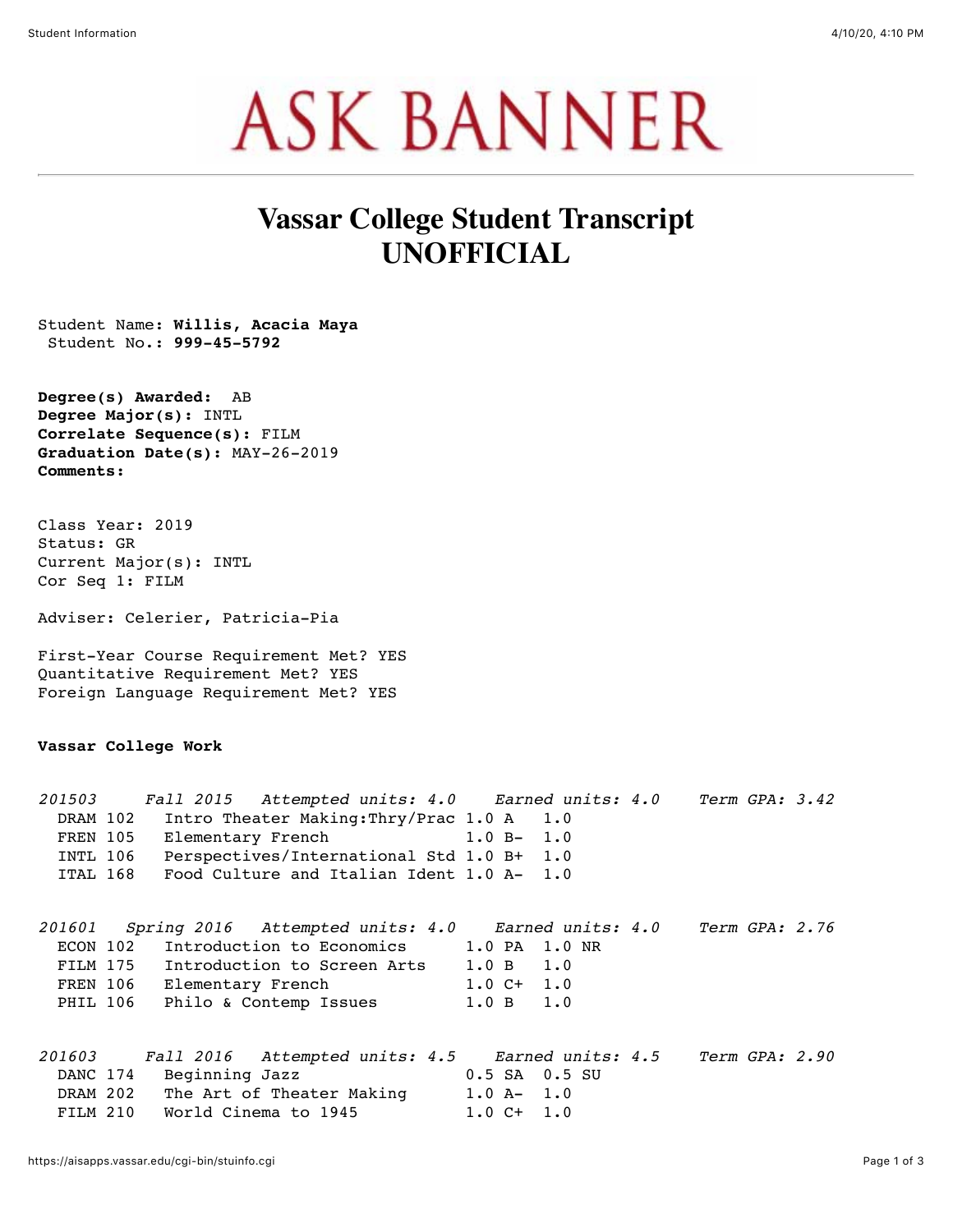|                                                                    | FREN 205<br>WMST 130                                                        | Intermediate French I 1.0 C+ 1.0<br>Intro Women Studies                                                                                                                                                                                                                | $1.0 B+ 1.0$                                       |     |  |  |
|--------------------------------------------------------------------|-----------------------------------------------------------------------------|------------------------------------------------------------------------------------------------------------------------------------------------------------------------------------------------------------------------------------------------------------------------|----------------------------------------------------|-----|--|--|
|                                                                    | AFRS 289<br>DANC 175<br>FILM 211<br>HIST 235<br><b>WMST 201</b>             | 201701 Spring 2017 Attempted units: 4.0 Earned units: 4.0 Term GPA: 3.58<br>Youth, Crisis, and Resistance 0.5 A- 0.5<br>Advanced Beginning Jazz<br>World Cinema After 1945 1.0 B+ 1.0<br>Ending Deadly Conflict 1.0 A- 1.0<br>Introduction to Queer Studies 1.0 A- 1.0 | $0.5$ SA $0.5$ SU                                  |     |  |  |
|                                                                    | DANC 274<br>ECON 248<br>FILM 240<br>FILM 298<br><b>HIST 272</b><br>WMST 381 | 201703 Fall 2017 Attempted units: 5.0 Earned units: 5.0 Term GPA: 3.53<br>Intermediate Jazz I<br>Int'l Trade/Wld Finl Sys<br>Foundations<br>Independent Study 0.5 SA 0.5 SU<br>Mod African Hst Snc 1800 1.0 B+ 1.0<br>How Queer is That?<br>$1.0 B+ 1.0$               | $0.5$ SA $0.5$ SU<br>1.0 PA 1.0 NR<br>1.0 A        | 1.0 |  |  |
|                                                                    | INTL 301                                                                    | 201803 Fall 2018 Attempted units: 4.5 Earned units: 4.5 Term GPA: 3.35<br>FILM 256 American Television History 1.0 B+ 1.0<br>FILM 317 Introduction to Screenwriting 1.0 B+ 1.0 NR<br>FILM 320 Filmmaking<br>Thesis<br>INTL 305 Senior Seminar                          | $1.0 A- 1.0$<br>0.5 B 0.5<br>$1.0 B+ 1.0$          |     |  |  |
|                                                                    | HIST 365<br><b>INTL 302</b>                                                 | 201901 Spring 2019 Attempted units: 3.5 Earned units: 3.5 Term GPA: 3.68<br>FILM 321 Filmmaking II<br>Race/Hist/Jim Crow Segregation 1.0 PA 1.0 NR<br>Thesis<br>WMST 240 Gender in Amer Popular Media 1.0 A 1.0                                                        | $1.0 A- 1.0$<br>0.5 B 0.5                          |     |  |  |
|                                                                    |                                                                             | Transfer Credit Work                                                                                                                                                                                                                                                   |                                                    |     |  |  |
| ENGL                                                               |                                                                             | CEEB - Advanced Placement<br>English Literature & Comp 1.0 TR 1.0                                                                                                                                                                                                      |                                                    |     |  |  |
| ANTH<br>SOCI<br>SOCI<br>SOCI<br>Total NRO<br><b>Total Ungraded</b> |                                                                             | SIT: IHP Human Rights<br>Fieldwork Ethics & Comp Resear 1.0 *C+ 1.0<br>Fndtn & Frmwrk of Hum Rights<br>Comp Issues Human Rights<br>Grassroots Mymts & NGO's<br>Units: 4.0<br>Units: 2.0<br>Total Vassar Earned Units: 29.5<br>Total Transfer Earned Units: 5.0         | $1.0$ *A $1.0$<br>$1.0 * B 1.0$<br>$1.0 * A - 1.0$ |     |  |  |

**OVERALL Earned units: 34.5 GPA: 3.30**